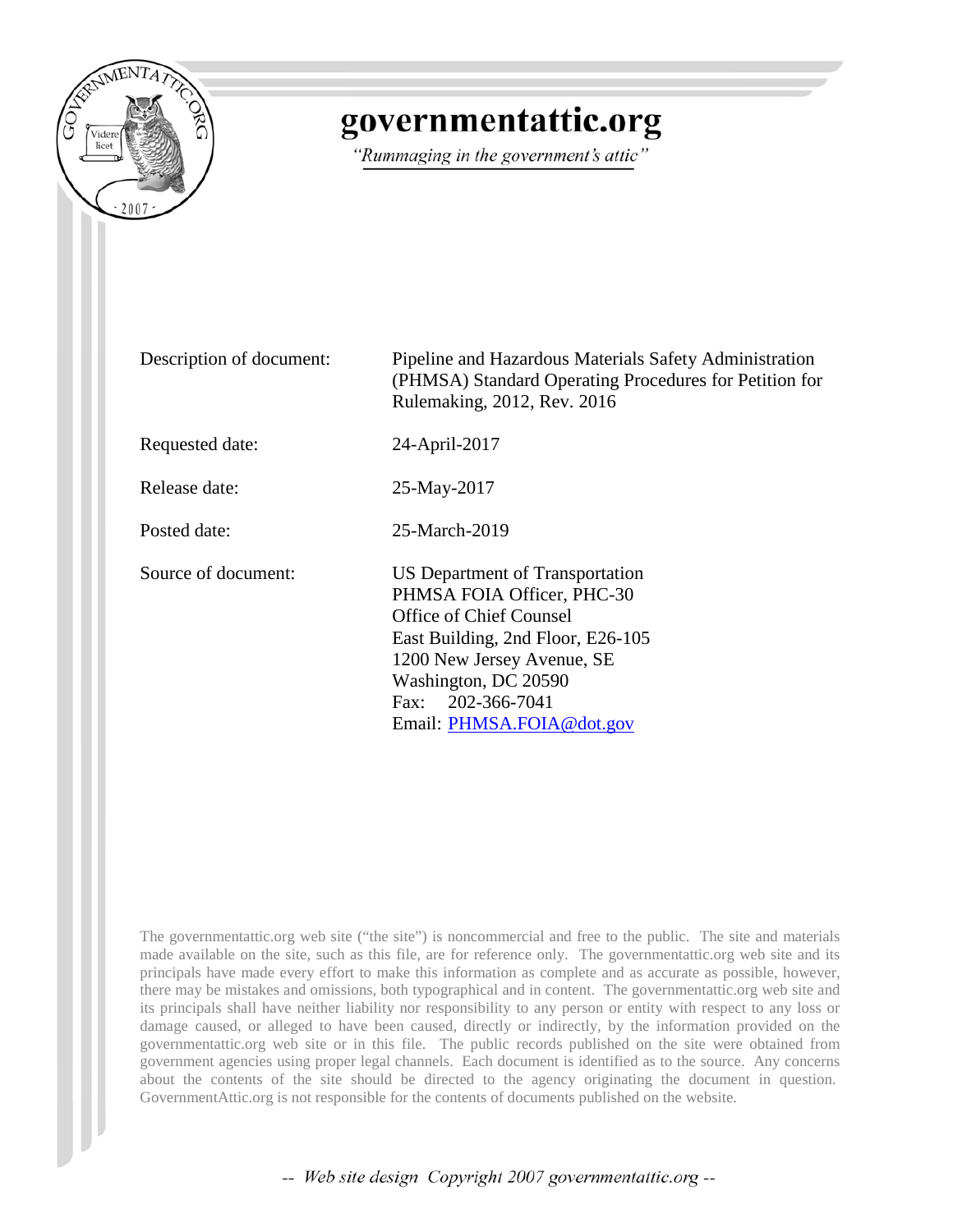

**Pipeline and Hazardous Materials Safety Administration**  1200 New Jersey Avenue, S.E. Washington, D.C. 20590

**5/25/2017 FOIA Control Number: 2017-0106** 

**Transmitted via Electronic Mail** 

This letter is in response to your Freedom of Information Act (FOIA) request dated 4/24/2017 and received in the Pipeline and Hazardous Materials Safety Administration's (PHMSA's) FOIA Office on 4/25/2017. You requested a copy of the staff manual on petitions.

Attached, please find 14 pages we are releasing to you in full.

Because the fee for processing your request falls below the minimum amount the Department of Transportation charges for processing FOIA requests, we processed your request at no charge to you. *See* Department of Transportation FOIA Regulations, 49 C.F.R. § 7.43(a)(1).

This concludes our response to your request. If you have any questions, you may contact Madeline Van Nostrand, FOIA Officer, by phone at 202-366-0273 or by email to PHMSA.FOIA@dot.gov. You also may seek the services of our FOIA Public Liaison, Susan Hand, by phone at 202-366-4831 or by email to phmsapublicaffairs@dot.gov.

Sincerely,

Digitally signed by Madeline M Van Nostrand Digitally signed by Madeline M van Nostrand<br>Madeline M Van Nostrand, ON: cn=Madeline M Van Nostrand, o=PHMSA, ou=Office of<br>Chief Counsel, email=madeline.vannostrand@dot.gov, c=US Date: 2017.05.24 11:28:57 -04'00'

FOIA Officer Pipeline and Hazardous Materials Safety Administration (PHMSA)

Attachment: 2017-0106 Response Package 2017.05.25.pdf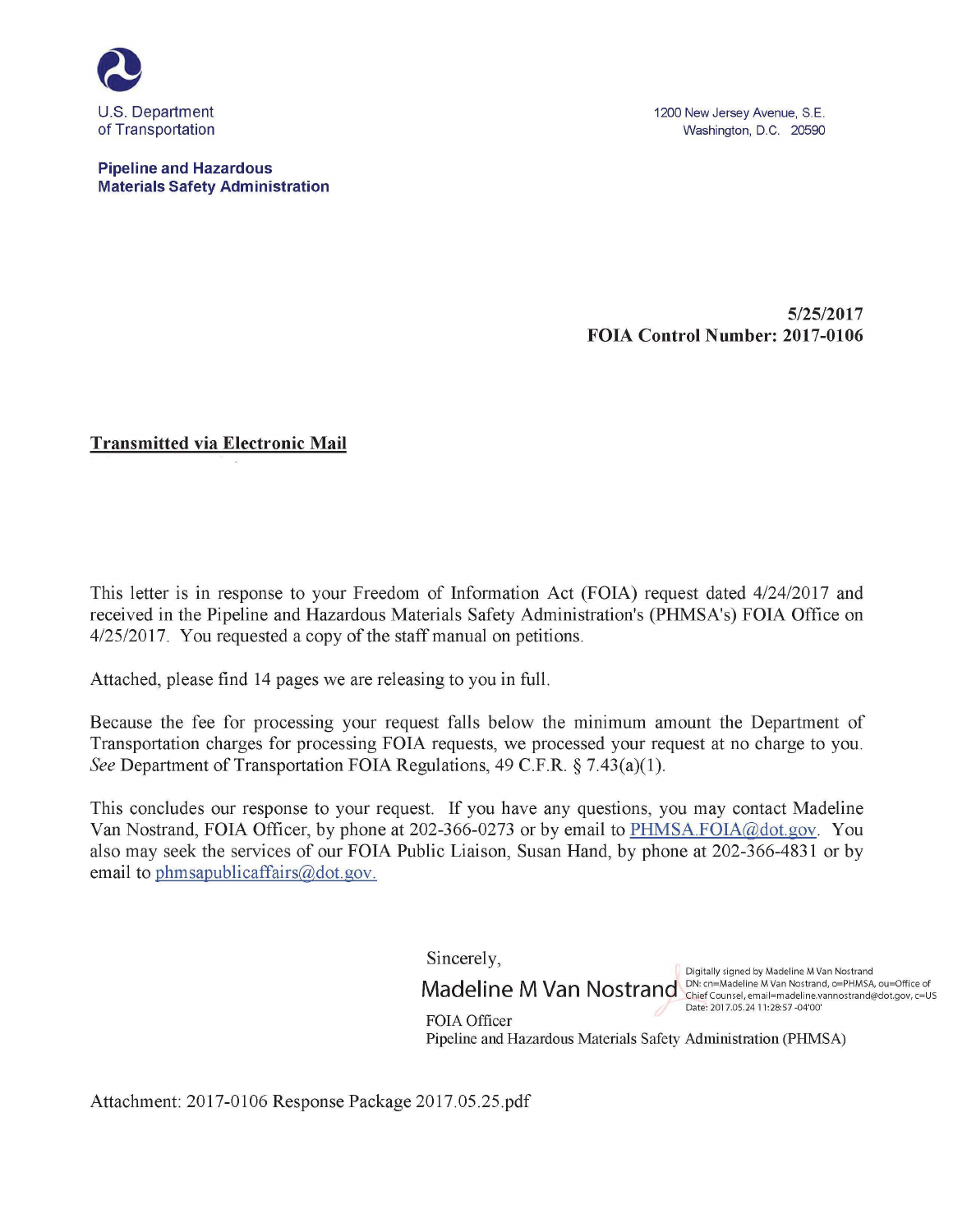

### U.S. Department of Transportation

**Pipeline and Hazardous Materials Safety Administration** 

# **Standard Operating Procedures for Petition for Rulemaking PHH-10**

**The following SOP is authorized as of November 2012**

**Revised: August 2016**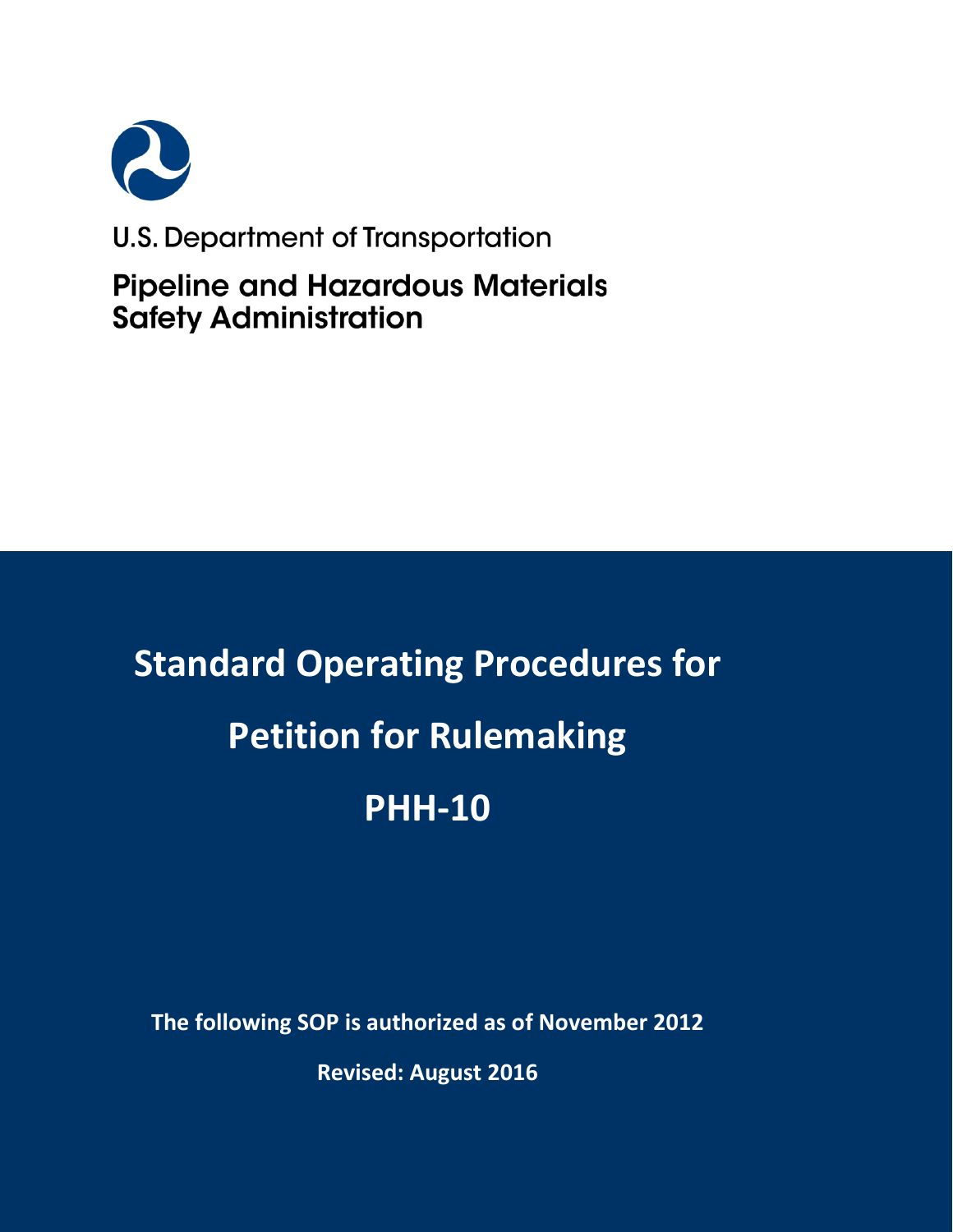## SOP: Petition for Rulemaking (PHH-10)

**Issued by the Standards and Rulemaking Division, Office of Hazardous Materials Safety, Pipeline and Hazardous Materials Safety Administration**

#### **Table of Contents**

#### <span id="page-3-0"></span>**Purpose**

This document outlines the petition process, including required information and coordination. In accordance with § 106.95 of the 49 CFR, the public may petition the Pipeline and Hazardous Materials Safety Administration (PHMSA) to make regulatory changes. Incoming requests are evaluated to ensure that they contain all required information prior to acceptance as a petition. If a request for a petition is accepted, it will be logged into a tracking system and assigned to a publicly accessible docket. The following SOP describes the process for handling a petition for rulemaking.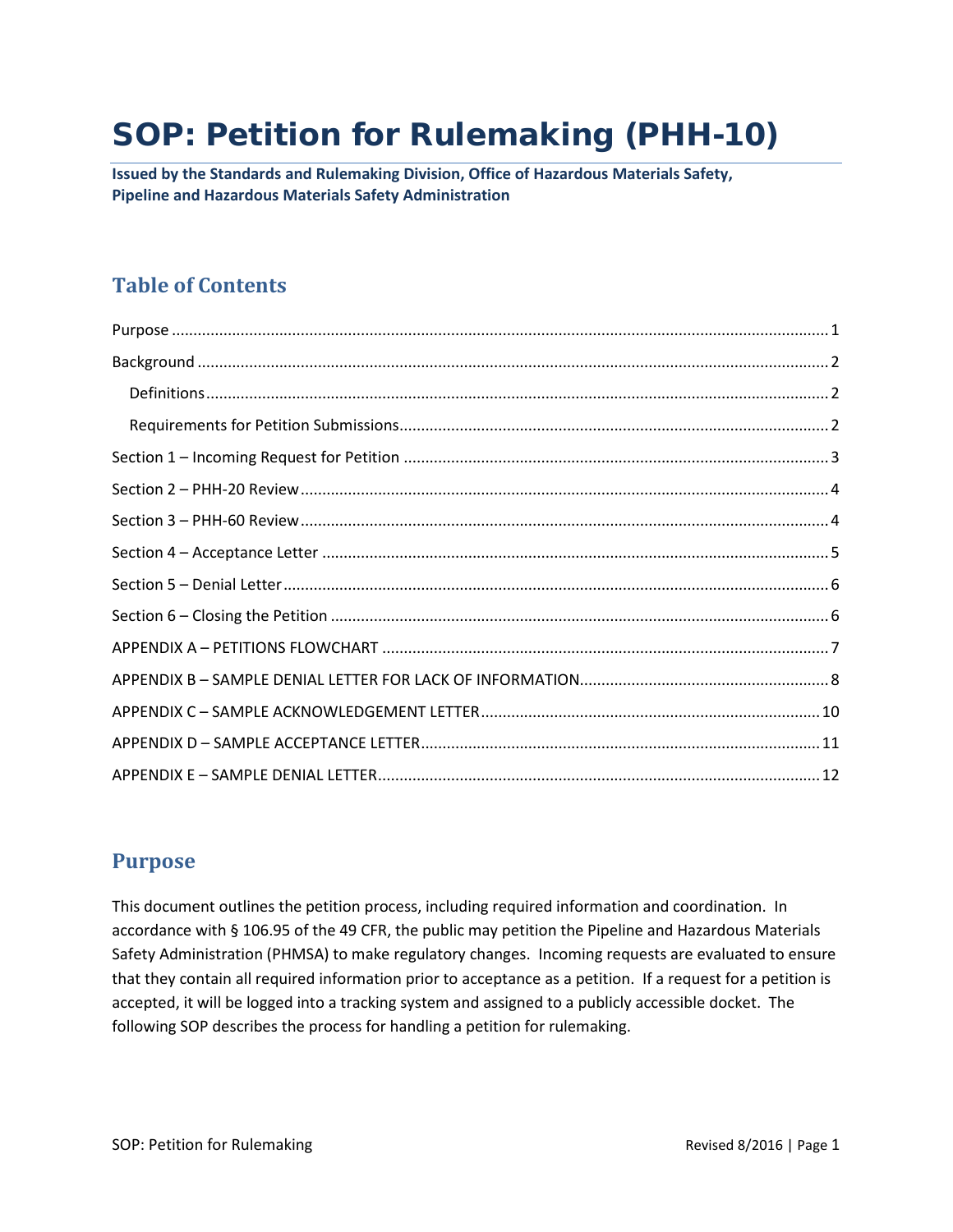#### <span id="page-4-0"></span>**Background**

In accordance with § 106.95 of the 49 CFR, the public may petition PHMSA to make regulatory changes. A petition request may be submitted electronically via e-mail to [phmsapetitions@dot.gov](mailto:phmsapetitions@dot.gov) or by mail to PHMSA's Standards and Rulemaking Division (PHH-10), which operates out of the Department of Transportation (DOT) National Headquarters at 1200 New Jersey Avenue, SE, Washington, DC 20590.

#### <span id="page-4-1"></span>**Definitions**

#### *Commonly used Terms:*

| Petition for                 | A petition from the public or regulated community submitted in          |
|------------------------------|-------------------------------------------------------------------------|
| Rulemaking                   | accordance with § 106.100.                                              |
| <b>Petitions Coordinator</b> | The person responsible for overseeing the entire petitions process from |
|                              | beginning to end. The current Petitions Coordinator is Steven           |
|                              | Andrews (PHH-12).                                                       |

#### *Commonly used Division Acronyms:*

| PHH-1         | Associate Administrator for Hazardous Materials Safety |
|---------------|--------------------------------------------------------|
| <i>PHH-10</i> | <b>Standards and Rulemaking Division</b>               |
| <i>PHH-20</i> | Engineering and Research Division                      |
| <b>PHH-60</b> | <b>Program Development Division</b>                    |

#### <span id="page-4-2"></span>**Requirements for Petition Submissions**

Section 106.95 of the Hazardous Materials Regulations allows anyone to petition PHMSA to add, amend, or delete a regulation by filing a petition for rulemaking. For PHMSA to adequately analyze the merits of a petition, the petitioner must submit the information as required by § 106.100. A submission to PHMSA is considered a complete petition when it contains the following information as required by § 106.100:

#### **§ 106.100 Required information for a petition for rulemaking.**

(a) You must include the following information in your petition for rulemaking:

- (1) A summary of your proposed action and an explanation of its purpose.
- (2) The language you propose for a new or amended rule, or the language you would delete from a current rule.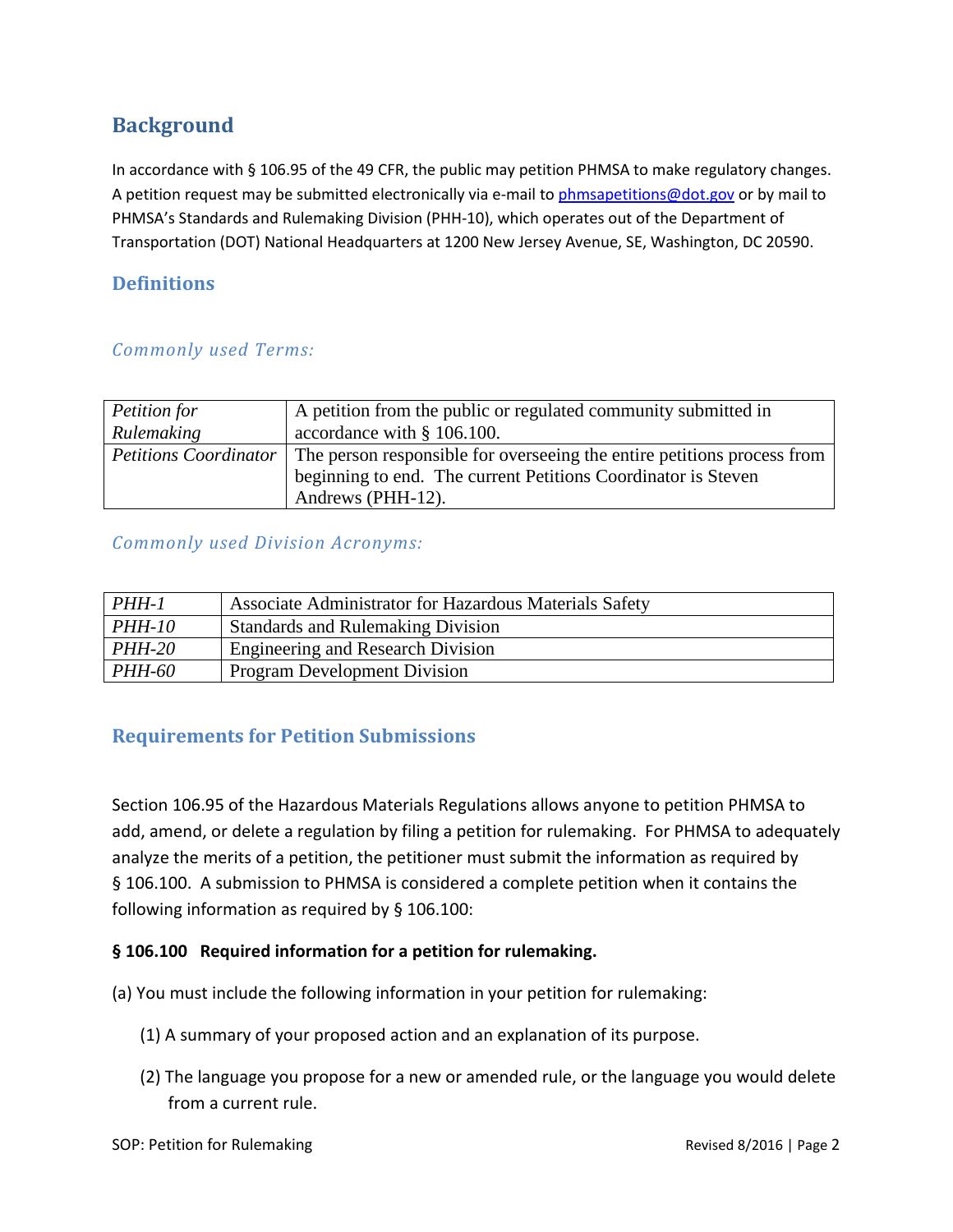- (3) An explanation of your interest in your proposed action and the interest of anyone you may represent.
- (4) Information and arguments that support your proposed action, including relevant technical and scientific data available to you.
- (5) Any specific cases that support or demonstrate the need for your proposed action.
- (b) If the impact of your proposed action is substantial, and data or other information about that impact are available to you, we may ask that you provide information about the following:
	- (1) The costs and benefits of your proposed action to society in general, and identifiable groups within society in particular.
	- (2) The direct effects, including preemption effects under section 5125 of Federal hazardous materials transportation law, of your proposed action on States, on the relationship between the Federal government and the States, and on the distribution of power and responsibilities among the various levels of government. (See 49 CFR part 107, subpart C, regarding preemption.)
	- (3) The regulatory burden of your proposed action on small businesses, small organizations, small governmental jurisdictions, and Indian tribes.
	- (4) The recordkeeping and reporting burdens of your proposed action and whom they would affect.
	- (5) The effect of your proposed action on the quality of the natural and social environments.

PHMSA will return letters not containing the preceding information to the petitioner with the option to resubmit the petition with all the information required by § 106.100.

#### <span id="page-5-0"></span>**Section 1 – Incoming Request for Petition**

- 1. The Petitions Coordinator receives the request for petition.
- 2. The Petitions Coordinator assesses the request to determine if it meets the requirements for a petition for rulemaking in accordance with § 106.100.
	- a. If the Petitions Coordinator determines that the request for petition fully complies with § 106.100, go to the next step.
	- b. If the Petitions Coordinator determines that the request for petition does not meet the requirements of § 106.100, the Petitions Coordinator returns the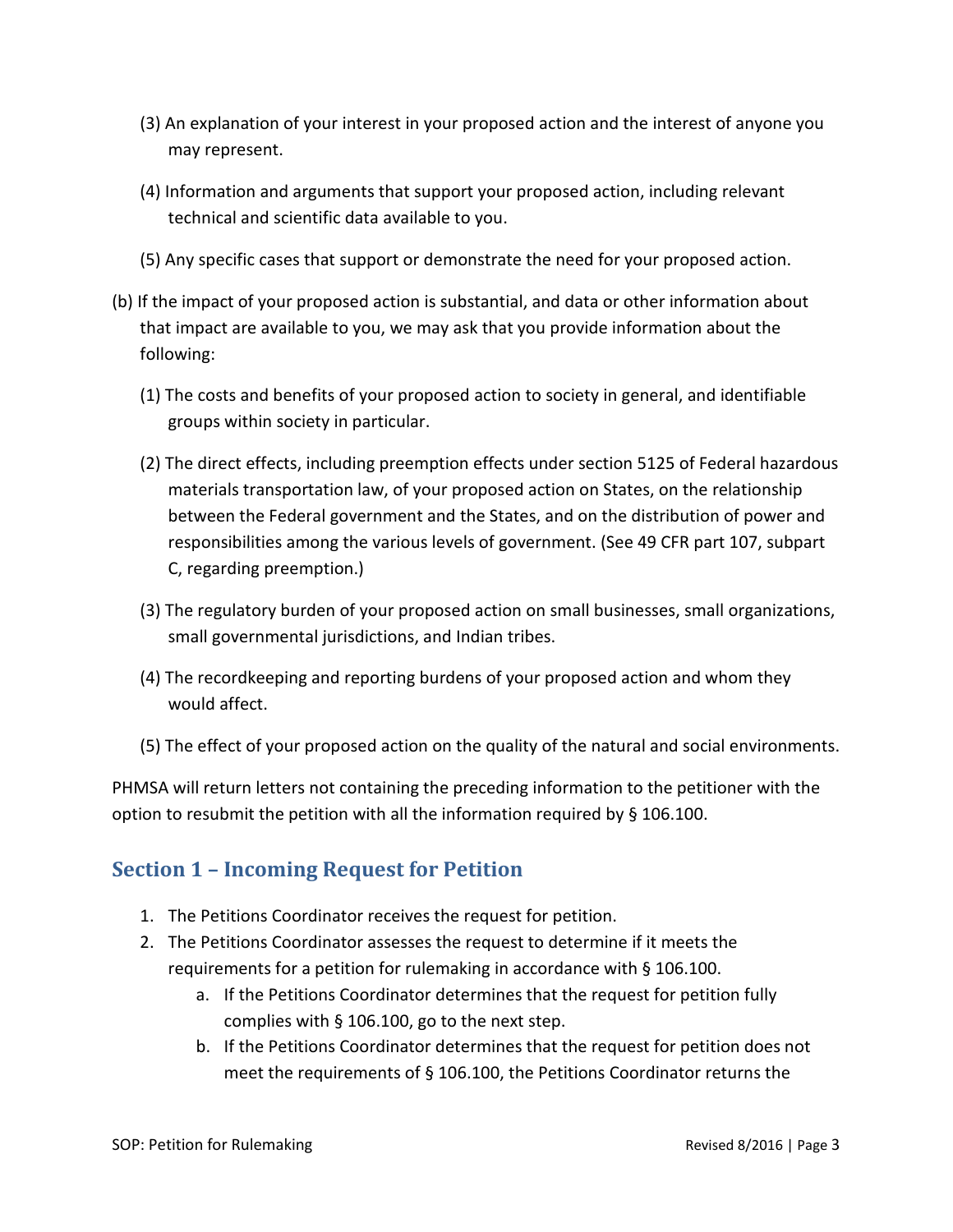incomplete petition to the requester along with a "lack of information" letter. (See Appendix B.)

- i. If a new request for petition is submitted in response to the "lack of information" letter and the new request fully complies with § 106.100, go to the next step.
- ii. If the Petitions Coordinator does not receive a response from the petitioner, there will be no further action taken on the request.
- 3. The request for petition is assigned the next "P" number in sequence and officially becomes a petition for rulemaking.
- 4. The Petitions Coordinator verifies that the acknowledgement letter (see Appendix C) has been developed, sent, docketed, and noted in the Filemaker database and that the coordination database has been updated with relevant information.
- 5. The Petitions Coordinator initiates the communication and coordination process for the incoming petition for rulemaking.
- 6. Go to Section 2.

#### <span id="page-6-0"></span>**Section 2 – PHH-20 Review**

- 1. The Petitions Coordinator develops an e-mail to transmit a copy of the petition to PHH-20 requesting an evaluation in line with the Safety Analysis protocol. This process enables the Petitions Coordinator to clearly identify the key elements that need to be reviewed by PHH-20. This clear communication is intended to ensure that only a petition that has undergone a Safety Analysis and has been deemed appropriate for regulatory action is accepted for consideration of a future rulemaking.
	- a. PHH-20 works with PHH-10 to fully evaluate the petition.
	- b. PHH-20 provides an evaluation to PHH-10 with a recommendation. The Petitions Coordinator works with PHH-20 to ensure that the recommendation is received within 60 days.
- 2. If PHH-20 recommends accepting the petition, go to Section 3.
- 3. If PHH-20 recommends denying the petition, go to Section 5.

#### <span id="page-6-1"></span>**Section 3 – PHH-60 Review**

4. The Petitions Coordinator develops an e-mail to transmit a copy of the petition to PHH-60 requesting an evaluation in line with the Policy Analysis protocol. This process enables the Petitions Coordinator to clearly identify the key elements that need to be reviewed by PHH-60. This clear communication is intended to ensure that only a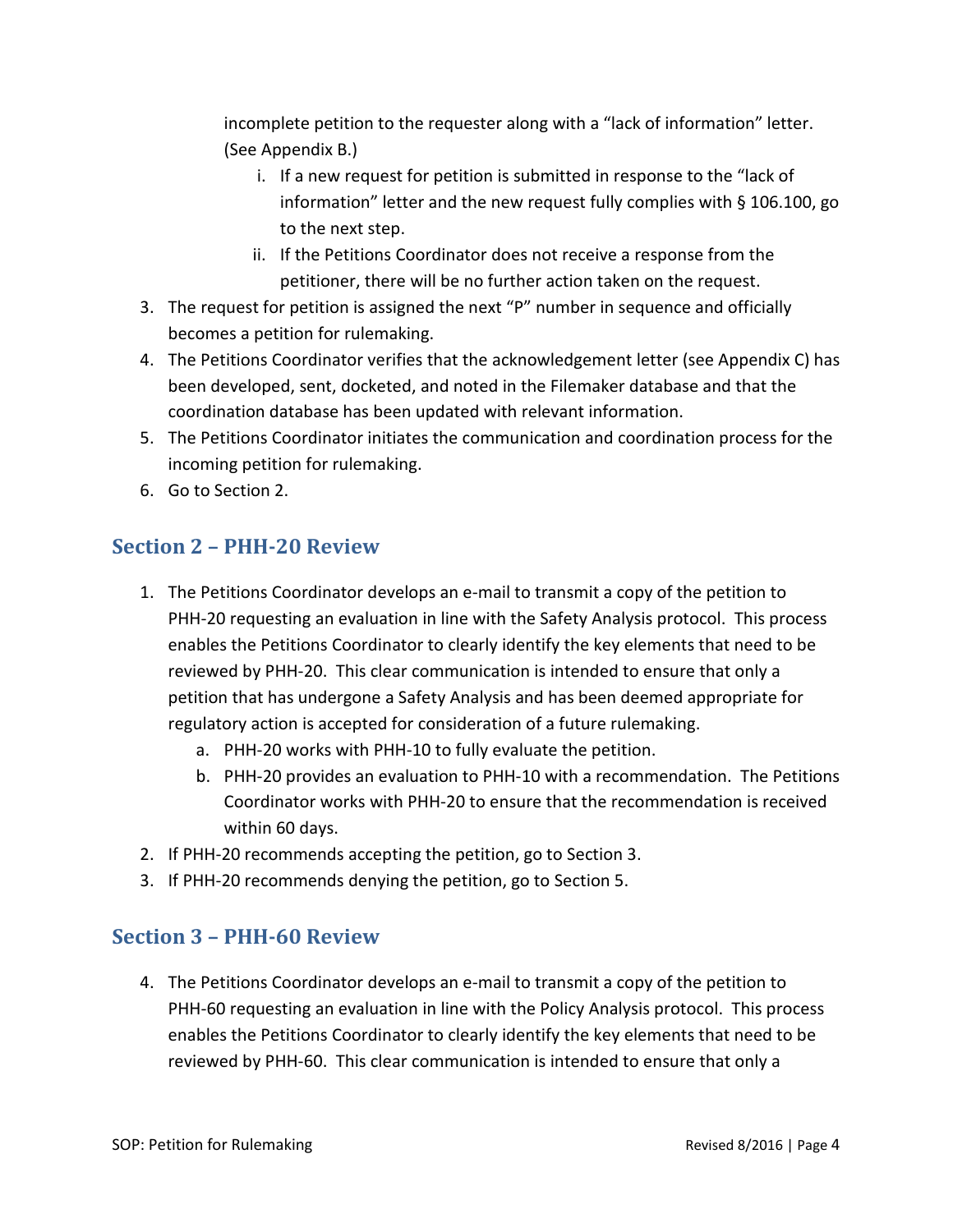petition that has undergone a Policy Analysis and has been deemed appropriate for regulatory action is accepted for consideration of a future rulemaking.

- a. PHH-60 works with PHH-10 and PHH-20 to fully evaluate the petition.
- b. PHH-60 provides an evaluation to PHH-10 with a recommendation. The Petitions Coordinator works with PHH-60 to ensure that the recommendation is received within 60 days.
- 5. If PHH-60 recommends accepting the petition, go to Section 4.
- 6. If PHH-60 recommends denying the petition, go to Section 5.

#### <span id="page-7-0"></span>**Section 4 – Acceptance Letter**

- 1. The Petitions Coordinator drafts a letter accepting the petition for rulemaking.
- 2. The Senior Regulations Officer reviews and approves the acceptance letter. (See Appendix D.)
- 3. Once approved, the Petitions Coordinator places the acceptance letter on PHMSA letterhead and grid.
- 4. At a minimum, the Petitions Coordinator must provide the acceptance letter to the following Divisions and personnel for review and concurrence:
	- a. PHH-10
	- b. PHH-20
	- c. PHH-60
	- d. Technical Writer
	- e. PHH-1
- 5. Contingent on the petition content, review and concurrence by the applicable modal contact (FAA/FMCSA/FRA/USCG) or PHC may also be required.
- 6. Once the adequate concurrences have been received, the Petitions Coordinator provides the acceptance letter to the Director of the Standards and Rulemaking Division for signature.
- 7. Once signed, the Petitions Coordinator ensures that the signed version of the document is saved in the "Accepted" petitions folder on the N drive.
- 8. The Petitions Coordinator ensures that a signed copy of the acceptance letter is placed in the public docket for the petition.
- 9. The Petitions Coordinator works with the Senior Regulations Officer to determine an appropriate rulemaking to address the accepted petition.
- 10. Go to Section 6.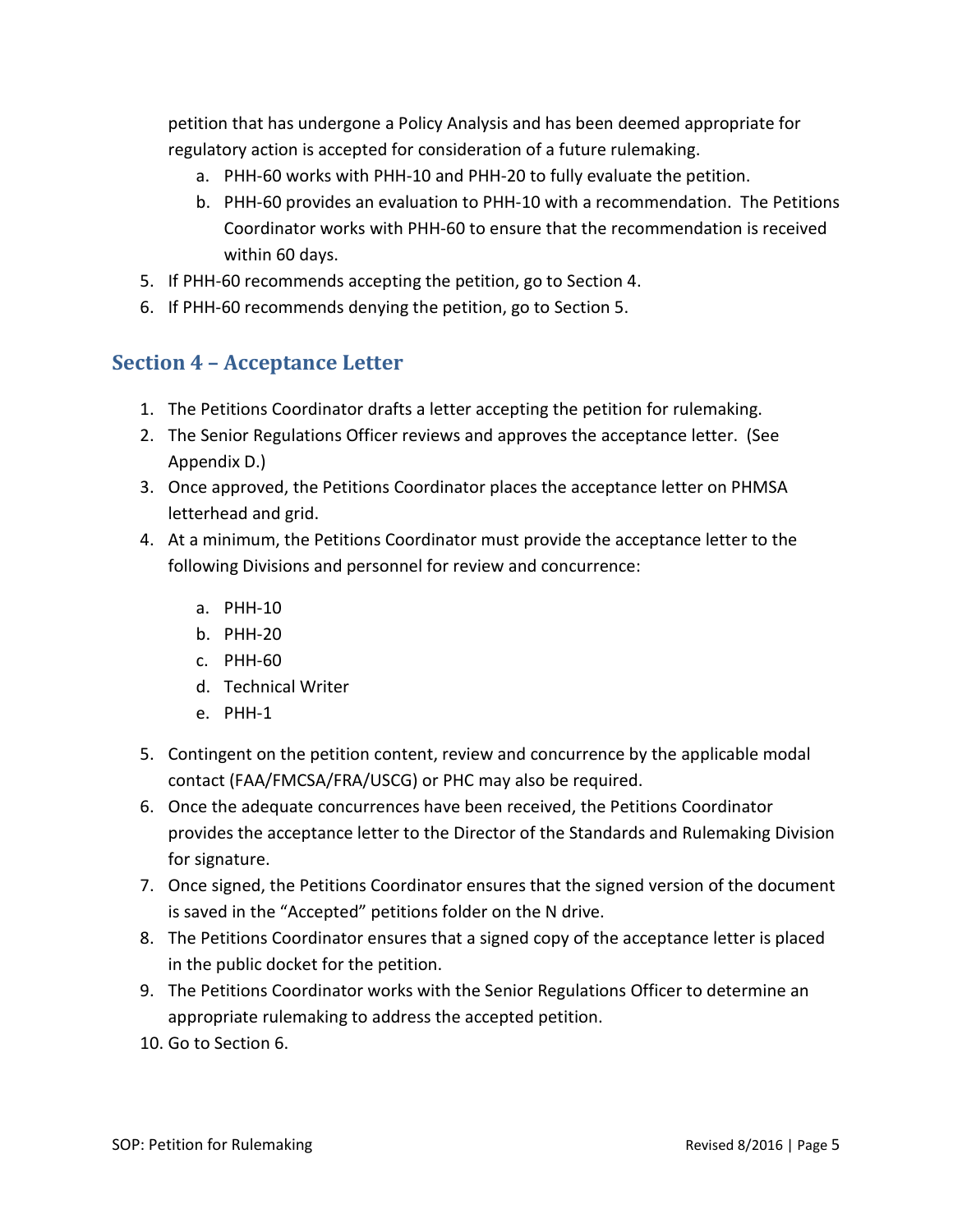#### <span id="page-8-0"></span>**Section 5 – Denial Letter**

- 1. The Petitions Coordinator drafts a letter denying the petition for rulemaking.
- 2. The Senior Regulations Officer reviews and approves the denial letter. (See Appendix E.)
- 3. Once approved, the Petitions Coordinator places the denial letter on PHMSA letterhead and grid.
- 4. At a minimum, the Petitions Coordinator must provide the denial letter to the following Divisions and personnel for review and concurrence:
	- a. PHH-10
	- b. PHH-20
	- c. PHH-60
	- d. Technical Writer
	- e. PHH-1
- 5. Contingent on the petition content, review and concurrence by the applicable modal contact (FAA/FMCSA/FRA/USCG) and PHC may also be required.
- 6. Once the adequate concurrences have been received, the Petitions Coordinator provides the denial letter to the Director of the Standards and Rulemaking Division for signature.
- 7. Once signed, the Petitions Coordinator ensures that the signed version of the document is saved in the "Denied" petitions folder on the N drive.
- 8. The Petitions Coordinator ensures that a signed copy of the denial letter is placed in the public docket for the petition.
- 9. Go to Section 6.

#### <span id="page-8-1"></span>**Section 6 – Closing the Petition**

- 1. By this point, a petition should have been accepted or denied and signed by the Director of the Standards and Rulemaking Division.
- 2. If a petition is accepted, the Petitions Coordinator and the Senior Regulations Officer work together to determine an appropriate rulemaking for the petition.
- 3. The Petitions Coordinator continues to work with the rulemaking team leader to ensure that the petition has been appropriately addressed in the rulemaking.
- 4. Once a rulemaking is published or a petition is denied, the Petitions Coordinator must close the petition in the Filemaker database by filling out all applicable fields.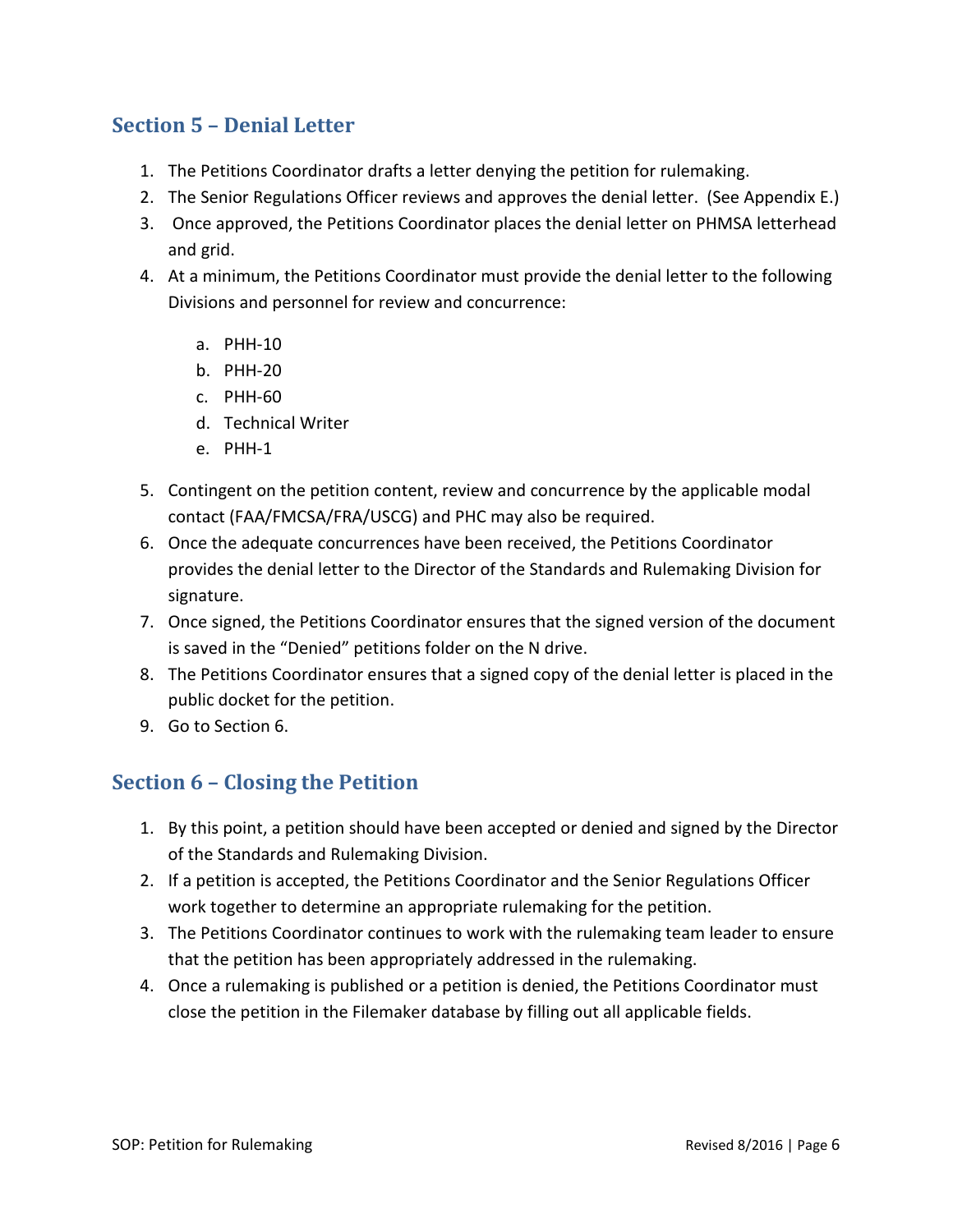#### **APPENDIX A – PETITIONS FLOWCHART**

<span id="page-9-0"></span>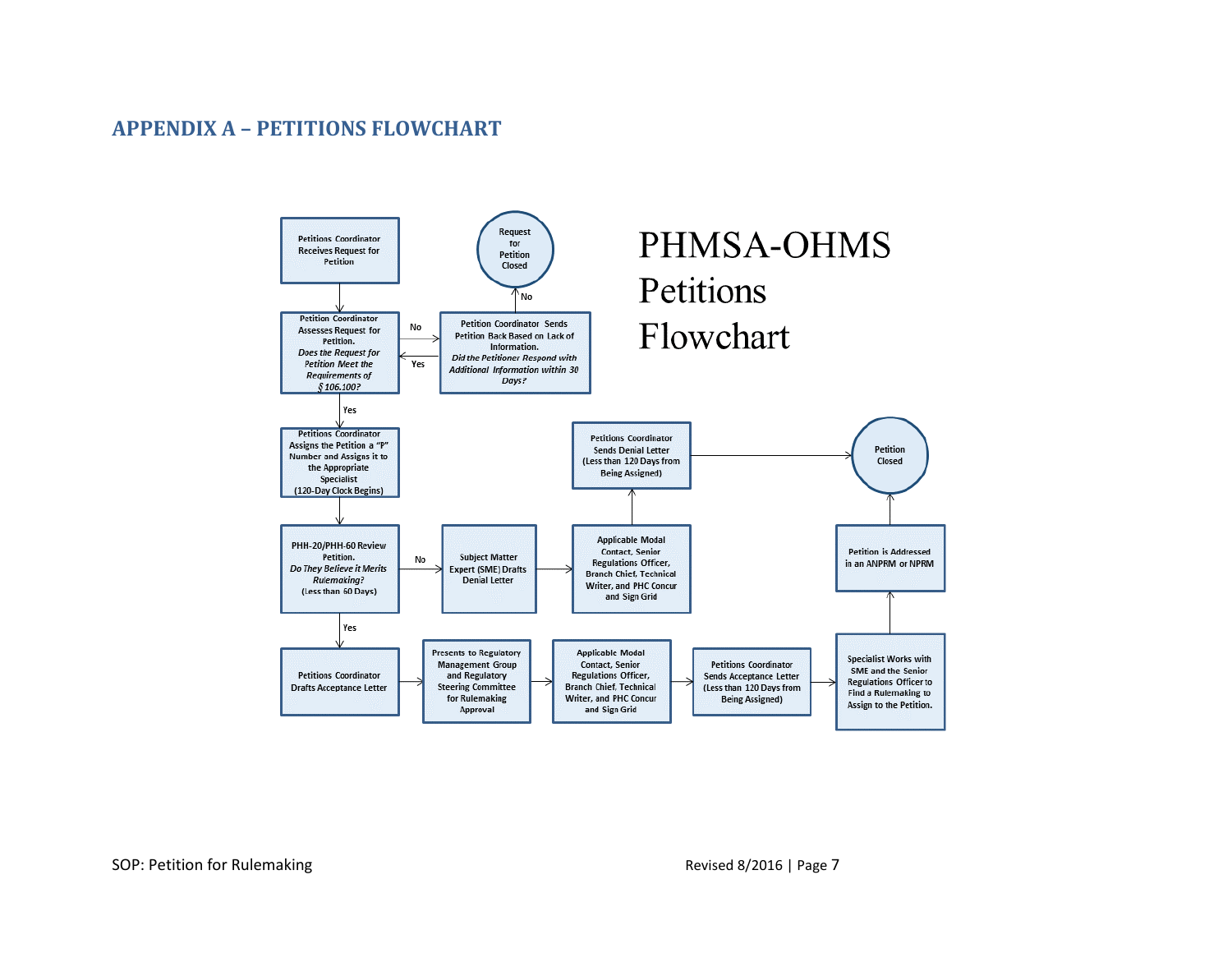#### <span id="page-10-0"></span>**APPENDIX B – SAMPLE DENIAL LETTER FOR LACK OF INFORMATION**

John Q. Doe **Director** General Services Company 123 Main Street Anytown, USA 12345

Dear Mr. Doe:

This letter responds to your December 15, 2008, letter requesting changes to the Hazardous Materials Regulations (HMR; 49 CFR Parts 171-180) applicable to the transportation in commerce of anhydrous ammonia in agricultural nurse tanks. After further review of your letter, the Pipeline and Hazardous Materials Safety Administration (PHMSA) has determined that it does not contain the following information as required by § 106.100(a) of the HMR to be accepted as a petition for rulemaking:

- The language you propose for a new or amended rule, or the language you would delete from a current rule;
- Information and arguments that support your proposed action, including relevant technical and scientific data available to you; and
- Any specific cases that support or demonstrate the need for your proposed action.

Since your petition lacks the information necessary for PHMSA to move forward with a rulemaking, we are not accepting it as a petition for rulemaking. However, you are encouraged to resubmit your petition to PHMSA with all the required information. Please note that it appears that the regulatory action you are proposing is likely to be deemed substantial and will, therefore, require additional information in accordance with § 106.100(b). This information includes:

- The costs and benefits of your proposed action to society in general, and identifiable groups within society in particular;
- The direct effects, including preemption effects under section 5125 of Federal hazardous materials transportation law, of your proposed action on States, on the relationship between the Federal government and the States, and on the distribution of power and responsibilities among the various levels of government. (See 49 CFR part 107, subpart C, regarding preemption.);
- The regulatory burden of your proposed action on small businesses, small organizations, small governmental jurisdictions, and Indian tribes;
- The recordkeeping and reporting burdens of your proposed action and whom they would affect; and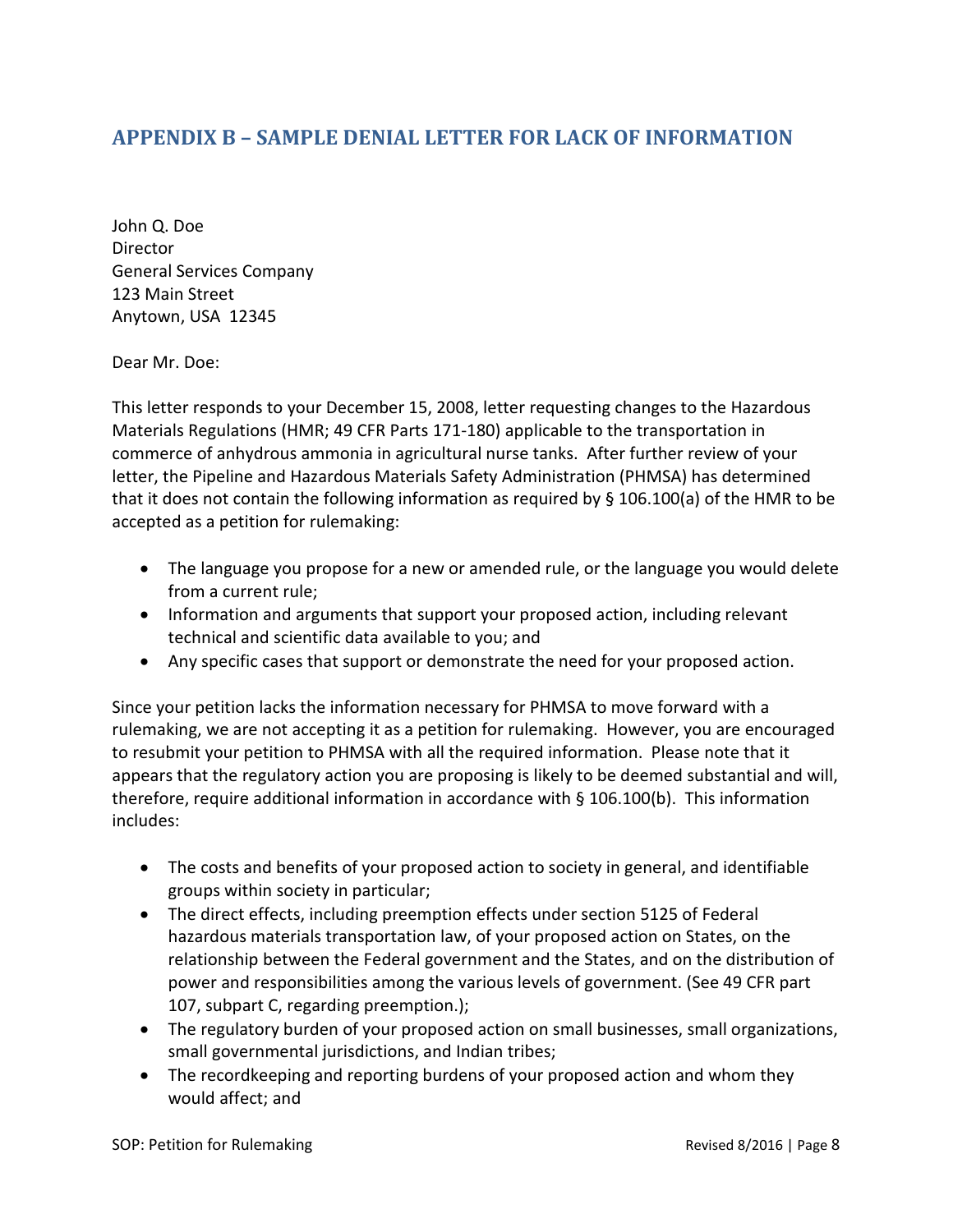• The effect of your proposed action on the quality of the natural and social environments.

If you have any questions, please contact (Name of current Petitions Coordinator) in the Standards and Rulemaking Division at (202) 366-8553.

Sincerely,

(Name of current Director) Director, Standards and Rulemaking Division Office of Hazardous Materials Standards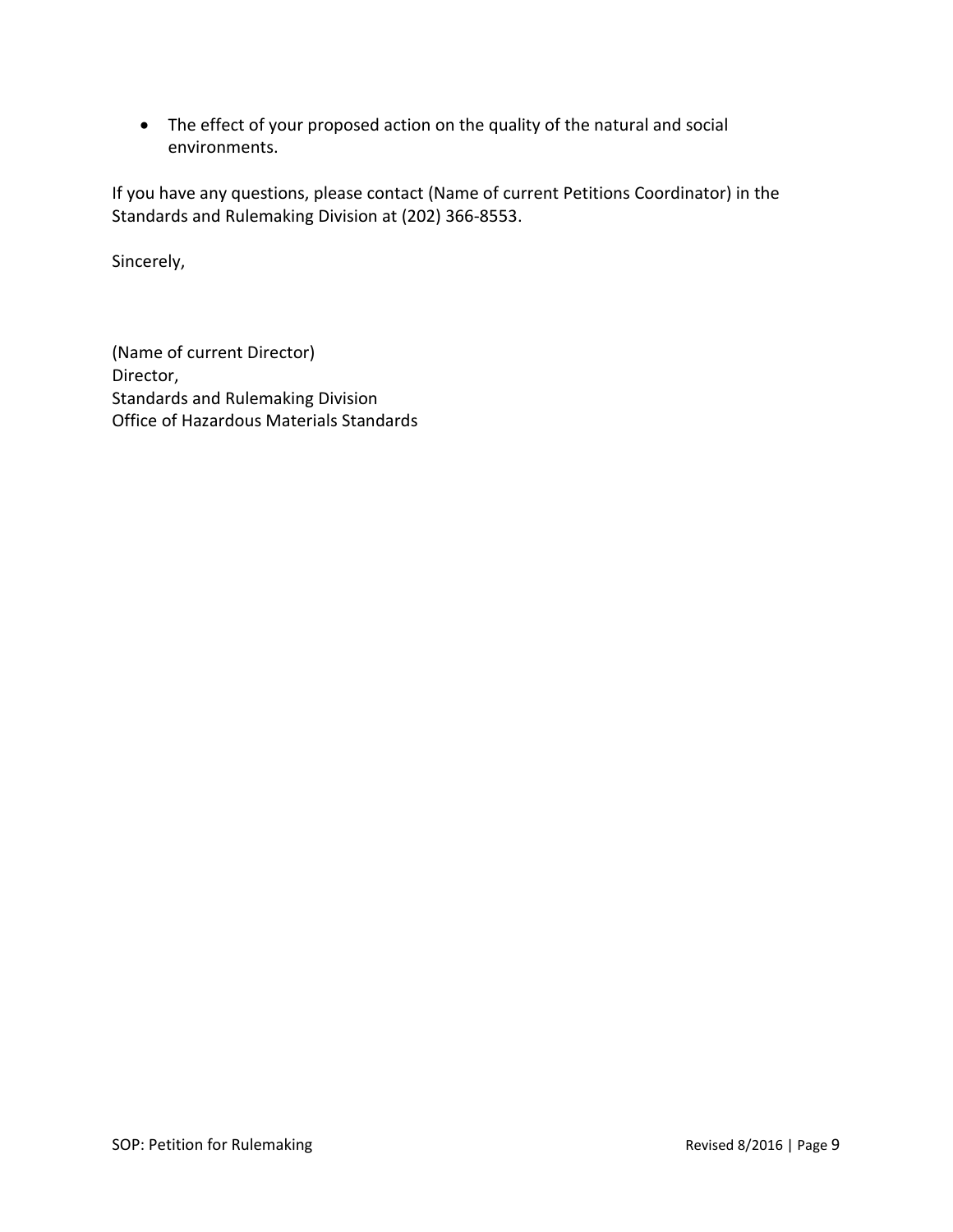#### <span id="page-12-0"></span>**APPENDIX C – SAMPLE ACKNOWLEDGEMENT LETTER**

John Q. Doe Director General Services Company 123 Main Street Anytown, USA 12345

Dear Mr. Doe:

This letter acknowledges receipt of your August 22, 2014, petition for rulemaking requesting changes to the Hazardous Materials Regulations (HMR; 49 CFR Parts 171-180) applicable to exceptions for Class 3 flammable and combustible liquids. Specifically, you have petitioned the Pipeline and Hazardous Materials Safety Administration (PHMSA) to revise § 173.150(g) to remove the phrase "sold as retail products."

Your request has been assigned Petition Number (P-1640) (Docket No. PHMSA-2014-0128). This number is for tracking purposes only. In accordance with § 106.105, PHMSA will assess your petition and determine if it merits consideration in a future rulemaking.

In your efforts to contact PHMSA regarding this petition, please refer to this Petition Number (P-1640). If you have any questions, please contact me at (202) 366-8553.

Sincerely,

(Name of current Petitions Coordinator) Transportation Regulations Specialist Office of Hazardous Materials Standards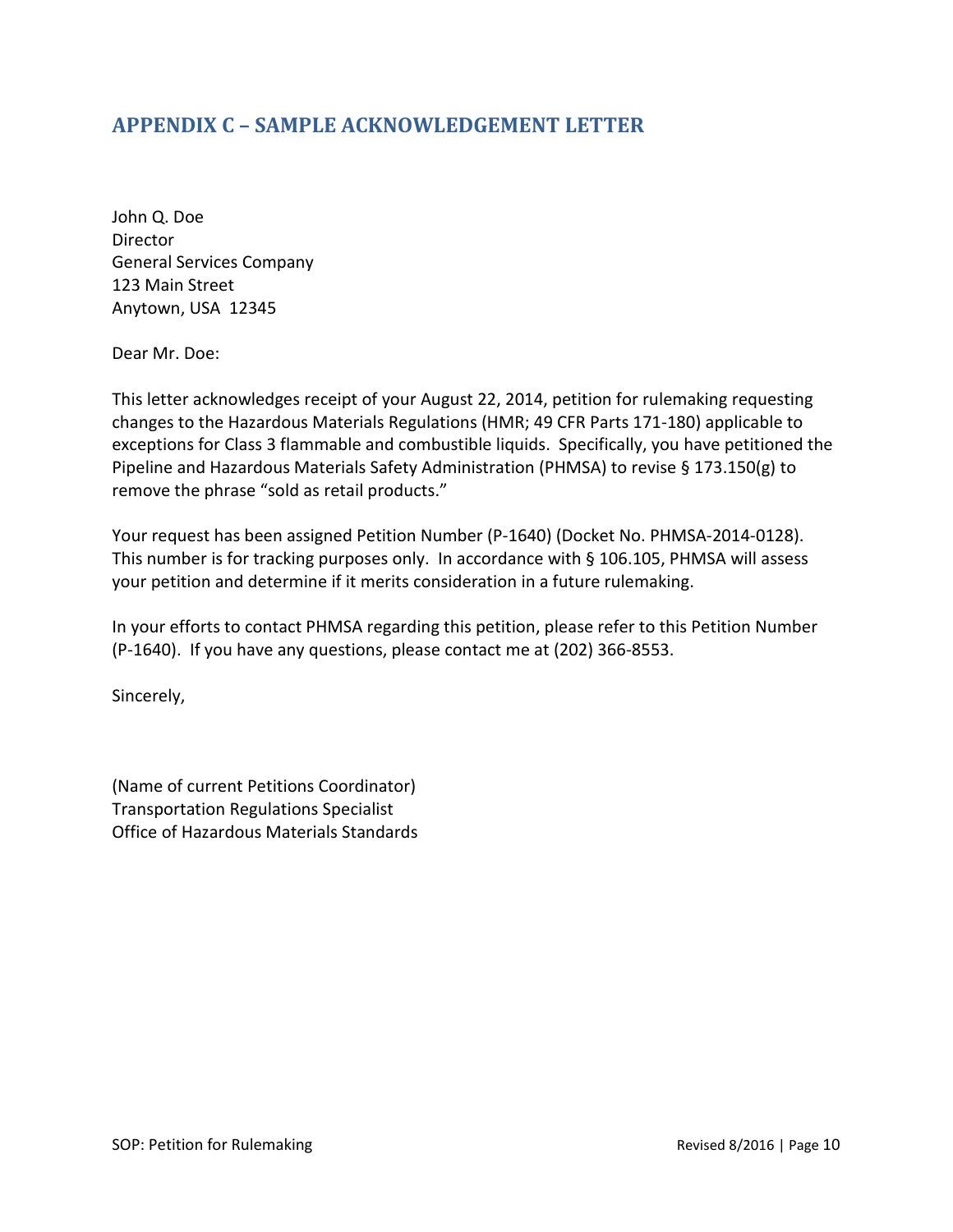#### <span id="page-13-0"></span>**APPENDIX D – SAMPLE ACCEPTANCE LETTER**

John Q. Doe Director General Services Company 123 Main Street Anytown, USA 12345

Dear Mr. Doe:

This letter responds to your May 11, 2011, petition for rulemaking (P-1781) requesting changes to the Hazardous Materials Regulations (HMR; 49 CFR Parts 171-180) applicable to residue of molten sulfur on the outside of a rail car. Specifically, you have petitioned the Pipeline and Hazardous Materials Safety Administration (PHMSA) to amend 49 CFR 171.7 to incorporate by reference the Sulphur Institute's *Molten Sulphur Tank Rail Car Guidance Document, November 18, 2010*. Concurrently, you ask that PHMSA amend § 173.24(b)(4) to add the sentence "Dried residue of molten sulfur on tank cars shall meet the 'Molten Sulphur Rail Car Guidance Document, November 18, 2010,' incorporated by reference in § 171.7."

In accordance with § 106.105, PHMSA has assessed your petition and determined that your request merits consideration in a future rulemaking. All correspondence pertaining to this petition will be transferred to the petition docket (Docket No. PHMSA-2004-0128). You may comment on the petition in accordance with the procedures specified in Part 106, Subpart B.

If you have any questions, please contact (Name of current Petitions Coordinator) in the Standards and Rulemaking Division at (202) 366-8553.

Sincerely,

(Name of current Director) Director, Standards and Rulemaking Division Office of Hazardous Materials Standards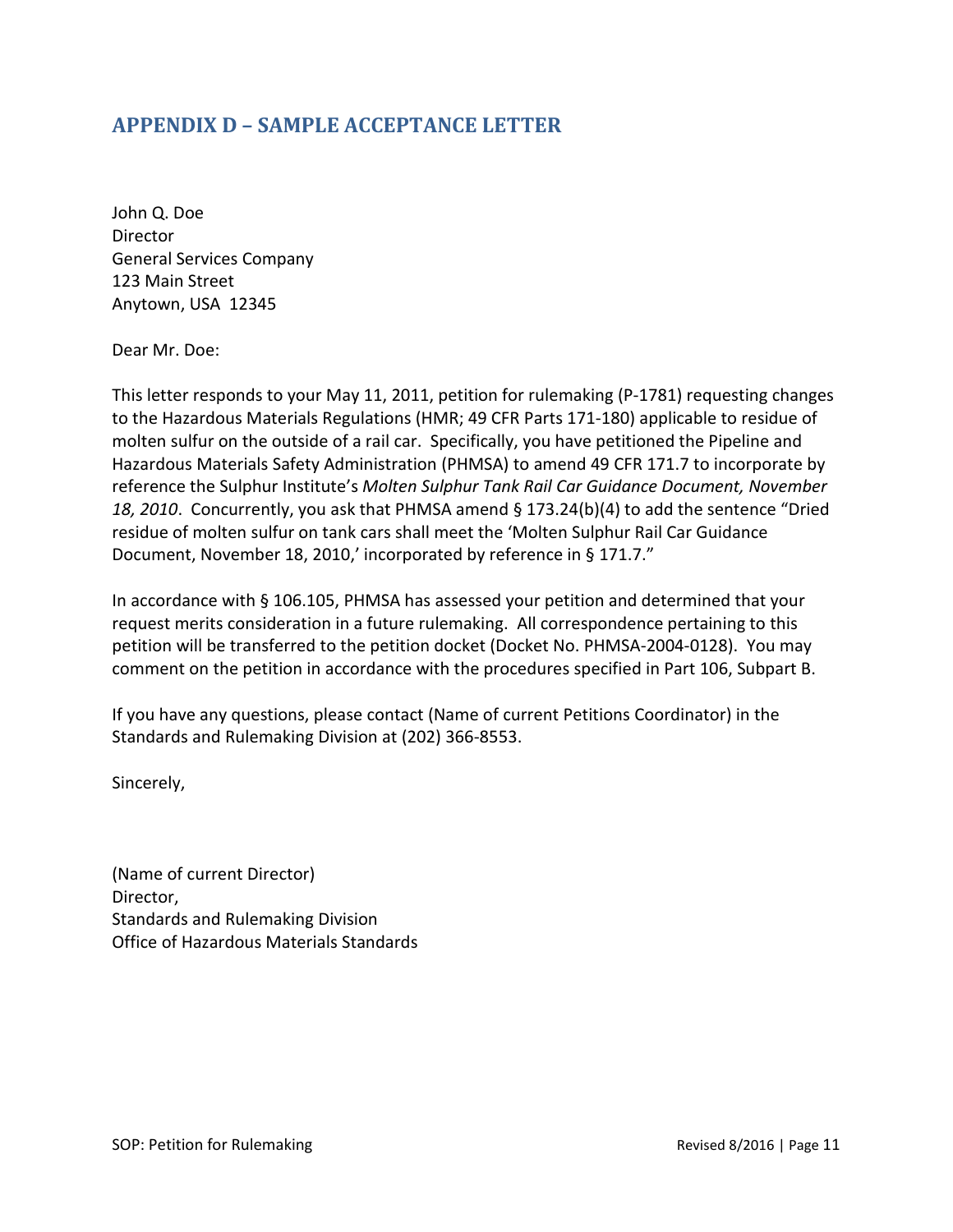#### <span id="page-14-0"></span>**APPENDIX E – SAMPLE DENIAL LETTER**

John Q. Doe Director General Services Company 123 Main Street Anytown, USA 12345

Dear Mr. Doe:

This letter responds to your April 11, 2011, petition for rulemaking (P-2004) requesting changes to the Hazardous Materials Regulations (HMR; 49 CFR Parts 171-180) applicable to Division 1.1 fireworks. Specifically, you have petitioned the Pipeline and Hazardous Materials Safety Administration (PHMSA) to amend § 173.56(j) by inserting the words "Division 1.1" before the words "Division 1.3 and 1.4" in the first sentence of paragraph (j). Consequently, this revision would then authorize the option that all fireworks (e.g., Division 1.1, 1.3, or 1.4) could be classed and approved by the Associate Administrator without prior examination and offered for transportation if all the remaining conditions § 173.56(j) were met.

In accordance with § 106.105, PHMSA has assessed your petition and determined that your request does not merit consideration in a future rulemaking. All correspondence pertaining to this petition will be transferred to the petition docket (Docket No. PHMSA-2004-0120).

PHMSA has denied your petition for the following reason:

On February 21, 2012, PHMSA published in the Federal Register a Final Notice No. 11-6 entitled "Clarification on the Division 1.1 Fireworks Approvals Policy," which restated its policy clarification that it will accept only those classification approval applications for Division 1.1 fireworks that have been examined and assigned a recommended shipping description, division, and compatibility group by a DOT-approved explosives test laboratory, or those that have been issued an approval for the explosive by the competent authority of a foreign government acknowledged by PHMSA's Associate Administrator. That policy clarification was intended to enhance safety by ensuring that fireworks transported in commerce meet the established criteria for their assigned classification, thereby minimizing the potential shipment of incorrectly classified or forbidden fireworks. However, your petition request runs counter to what PHMSA reemphasized in that February 21, 2012 policy clarification. To access the dockets to read background documents for Final Notice No. 11-6, please go to [http://www.regulations.gov](http://www.regulations.gov/) and search by Docket No. PHMSA-2011-0157.